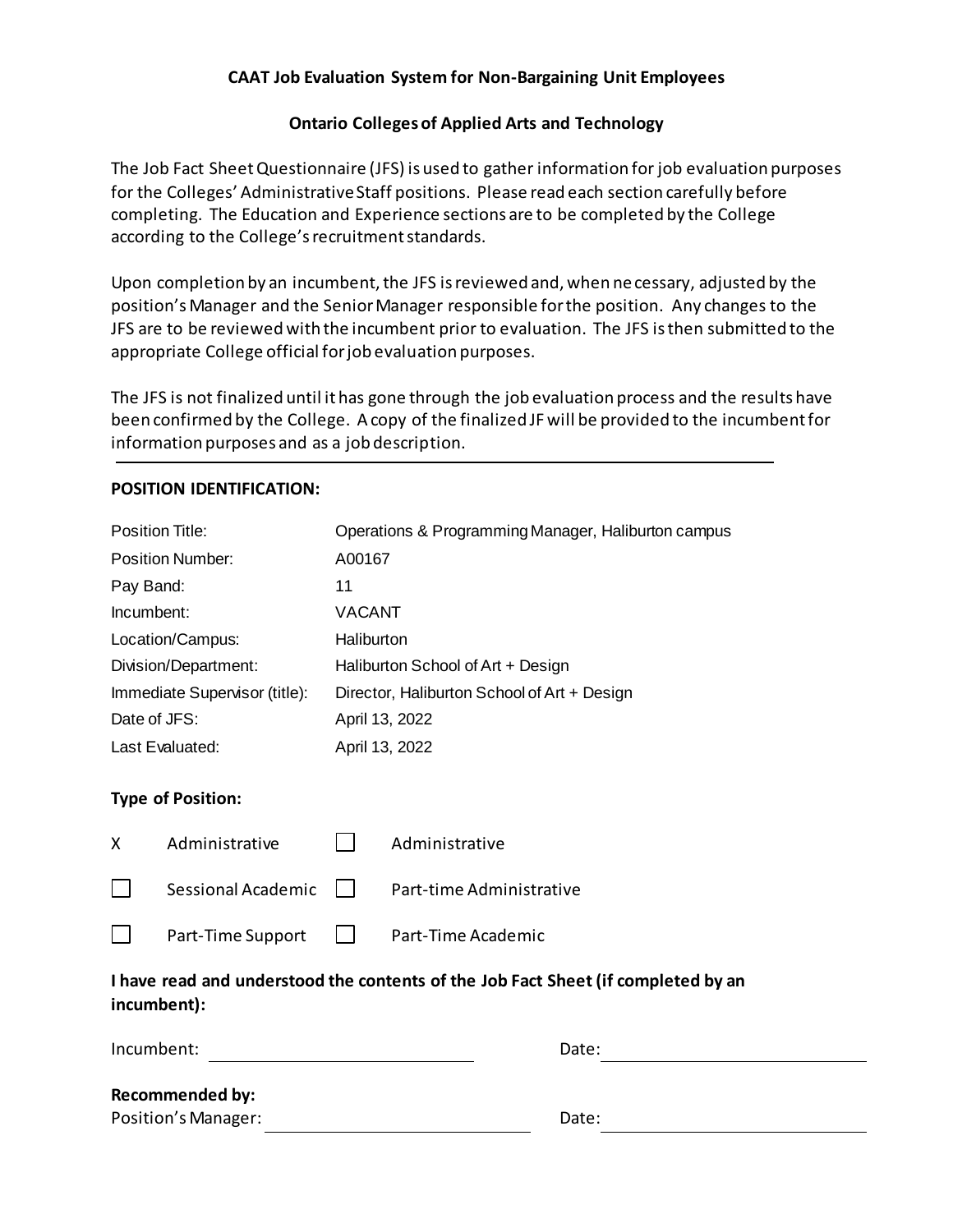# **Approved by:**

Senior Manager: Date: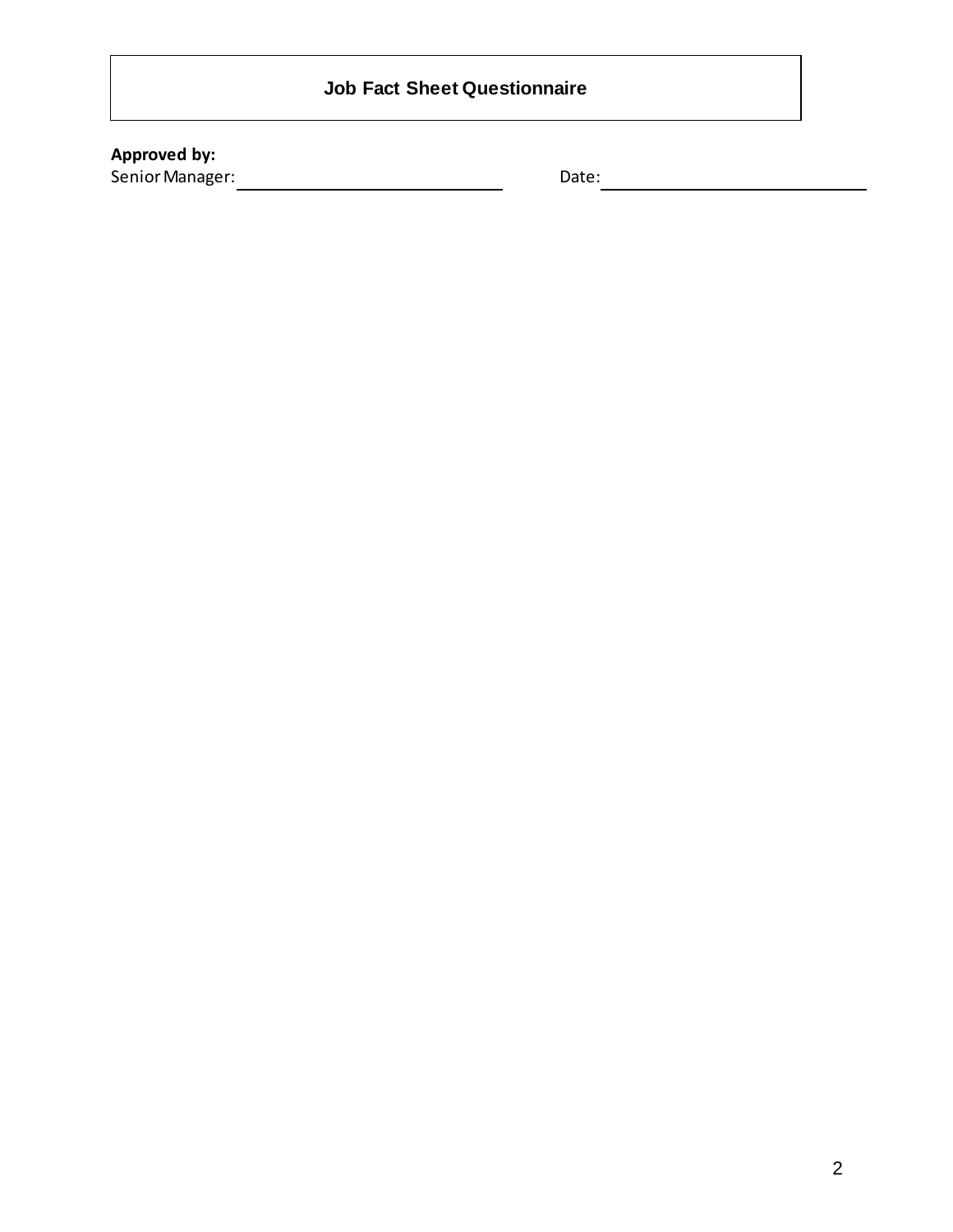#### **POSITION SUMMARY**

Reporting to the Director, this position serves as HSA+D campus Operations & Programming Manager, providing ongoing financial reporting, coordination, planning and operational support to the campus in a number of operational matters, including campus oversight in Haliburton and Peterborough, and its attendant financial impacts, as it pertains to the day to day operational logistics of facilities/ technological assets, support staff management, problem solving, and resolution for a broad range of operational issues as they arise.

This role is responsible for the operational oversight and success of the HSA+D Summer School/Continuing Education, and all income generating divisions of the school, including the Bookstore and Maker Space as they align with established strategic directions. Working with the Director to implement programming including budget modelling, marketing and student/client strategies, faculty content proposals, and procurement of contracts, learning opportunities, and partnerships, and leadership for all operational/logistical support.

#### **KEY DUTIES**

### **Campus Operations/Facilities Management 35%**

• Oversight for all HSA+D program facilities situated at the Haliburton and Peterborough Campuses for the purposes of quality academic delivery

- Responds to enquiries and operational matters on a day-to-day basis in consultation with campus staff and academic coordinators. Maintains a proactive approach to student needs and problem-solving with a focus on regular follow ups for operational/facility matters. This includes managing the 'master schedule' for the campus to ensure the most effective use of available physical space and semester schedules for distribution to campus operational staff
- Maintains, updates, and enforces the 'Use of Facility' policy for Haliburton Campus, making decisions regarding community requests for use of Campus facilities in consultation with Campus operational staff.
- Responds and finds solutions to enquiries and operational matters on a dayto-day basis, through analysis of issues, consultation with other staff, and proactive problem-solving and ongoing follow up (e.g., student complaints, building-related issues).
- In consultation with Plant Services (PRD) oversight and lead on day-to-day campus facilities maintenance and issues.
- Reporting to the Director on capital planning for all programs; consulting with program coordinators; developing priorities and budget strategies
- Consults, when needed, with college service areas to ensure program readiness in critical processes and continuously improve and integrate systems and procedures to ensure the smooth operation of the campus (admissions and records, budgeting and financial services, accounts receivable and payable, information technology requirements, etc.)

3

**% Of Time**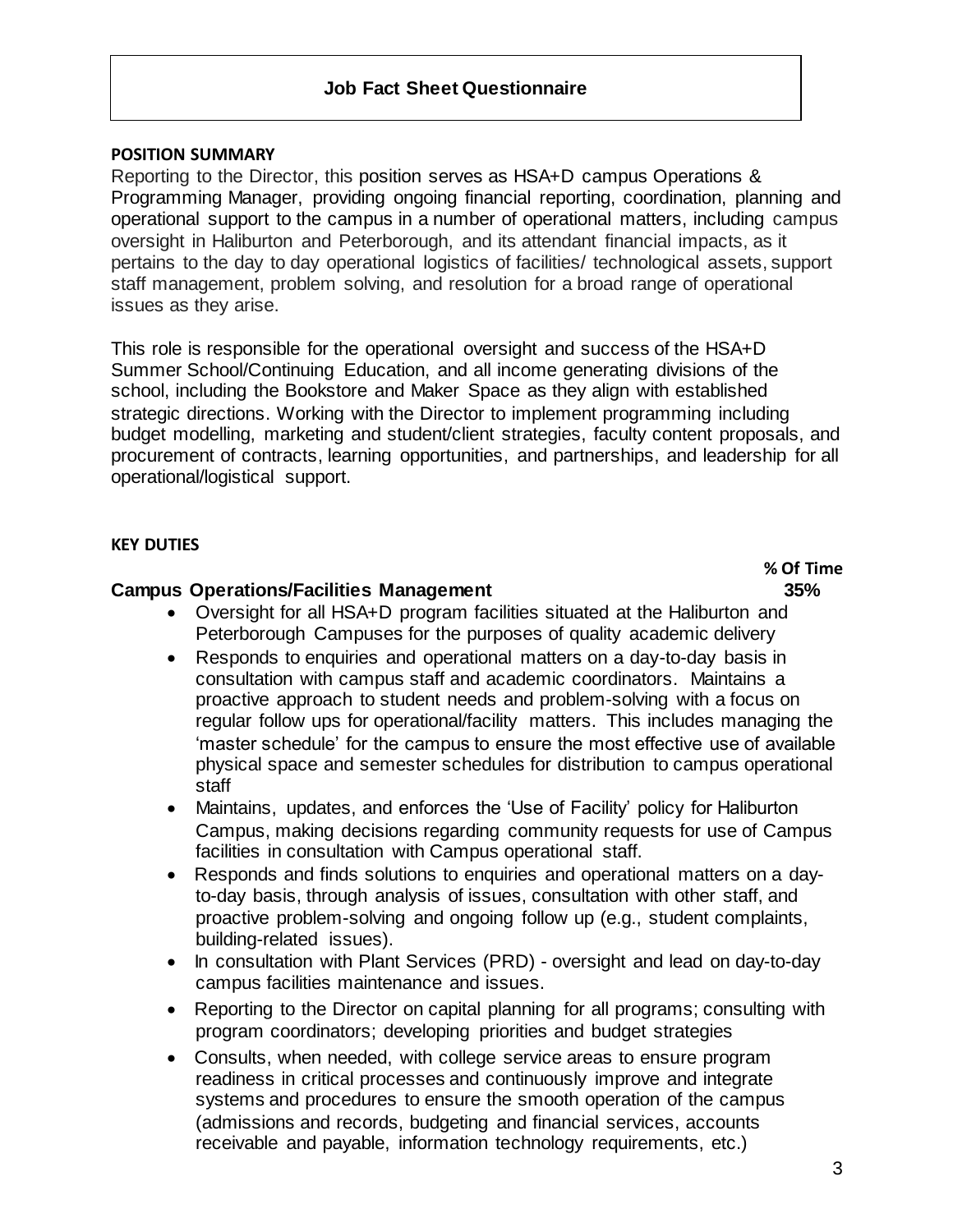- School technology & digital equipment strategy and oversight, liaising with corporate IT and Information Services
- Advises the Director on issues that impact the campus.

# **Management of Human Resources & Training 25%**

- In collaboration with the Director and Human Resources, is responsible for recruiting, hiring, orienting, supervising full-time, part-time and student support staff and the coordination of part-time summer school faculty contracts in accordance with established Human Resources policies and procedures
- School Support staff, technologists, technicians and continuing education faculty report to this position
- Executes performance evaluations of direct reports, including professional development plans
- Assignment, delegation and follow up of related tasks with all full-time and part-time support staff
- Co-chairs Haliburton Campus Joint Health & Safety Committee and provides Haliburton-site support to the corporate Health & Safety department.

# **Budget and Financial Management 20%**

- Assists the Director in financial and business planning and oversight in respect to school operations and continuing education
- Creates the continuing education/summer school budget and monitors fiscal responsibility as related to the overall campus budget
- Administers the Summer School, and other ancillary departments, as profit generating entities. Evaluates existing and new opportunities for income generation, e.g. The Book Store, The Maker Space, etc.

# **Summer School/Continuing Education Oversight 20**%

- In consultation with the director, recruits new HSAD summer faculty to manage course proposals, and supervises all part-time summer faculty
- Acts as the primary point of contact for issues related to part-time summer school faculty
- Oversees all promotional material for summer school/continuing education as it aligns with the overall school marketing plan
- Accountable for ensuring that all educational materials and equipment are available for delivering summer school programming.
- Oversees partnerships and procurement of lease/rental of satellite campus sites if required
- In conjunction with the Administrative Assistant, plans and oversees staff coverage for campus operations
- Through on-going consultation and feedback received from faculty, staff, and students, ensures that course offerings and cultural experiences continue to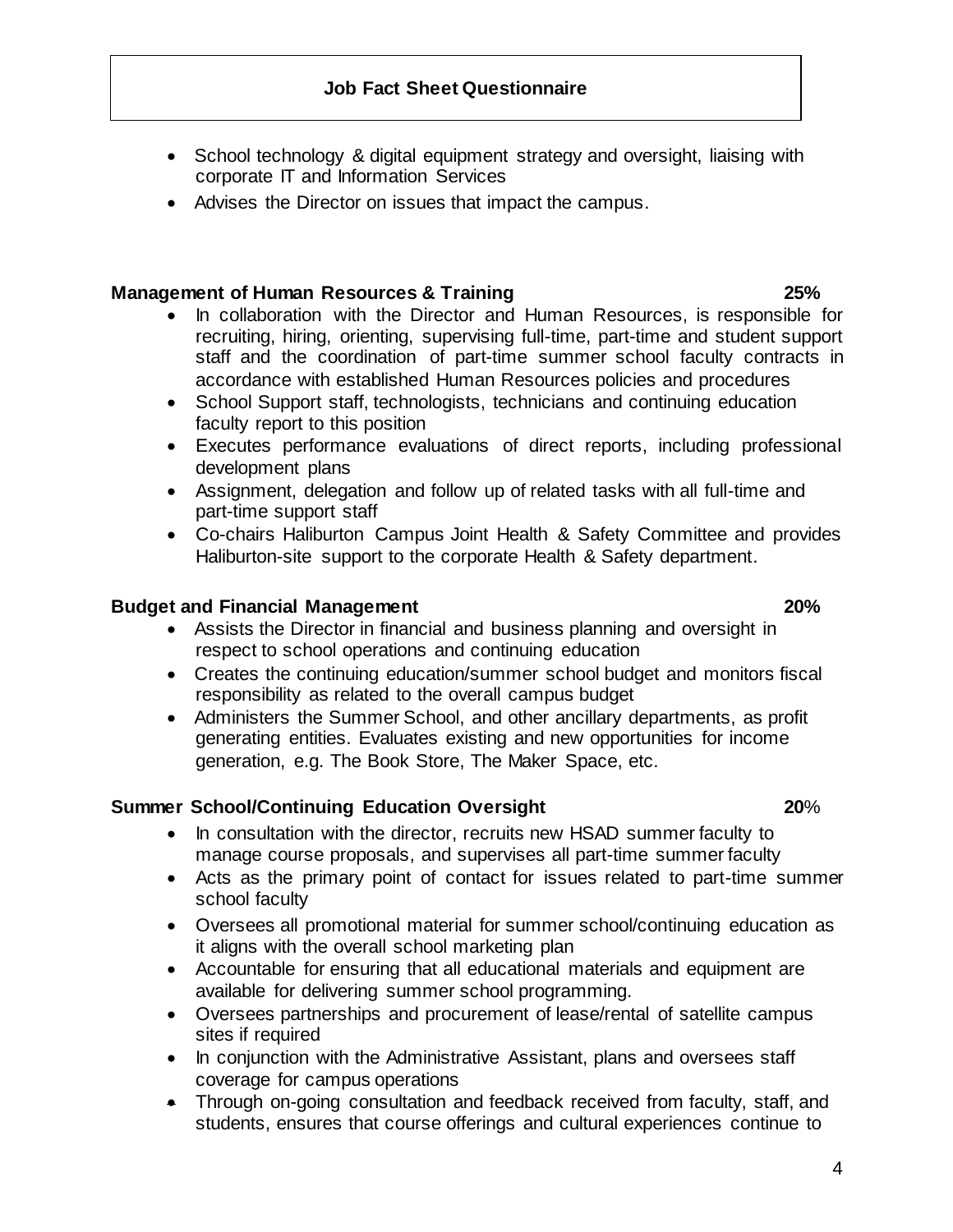meet learning objectives, strategic financial, and community-based objectives of the Summer School

• Through a variety of means, generates interest with potential students to ensure summer school courses/program registration meets and/or exceeds target enrolment.

**TOTAL: 100%**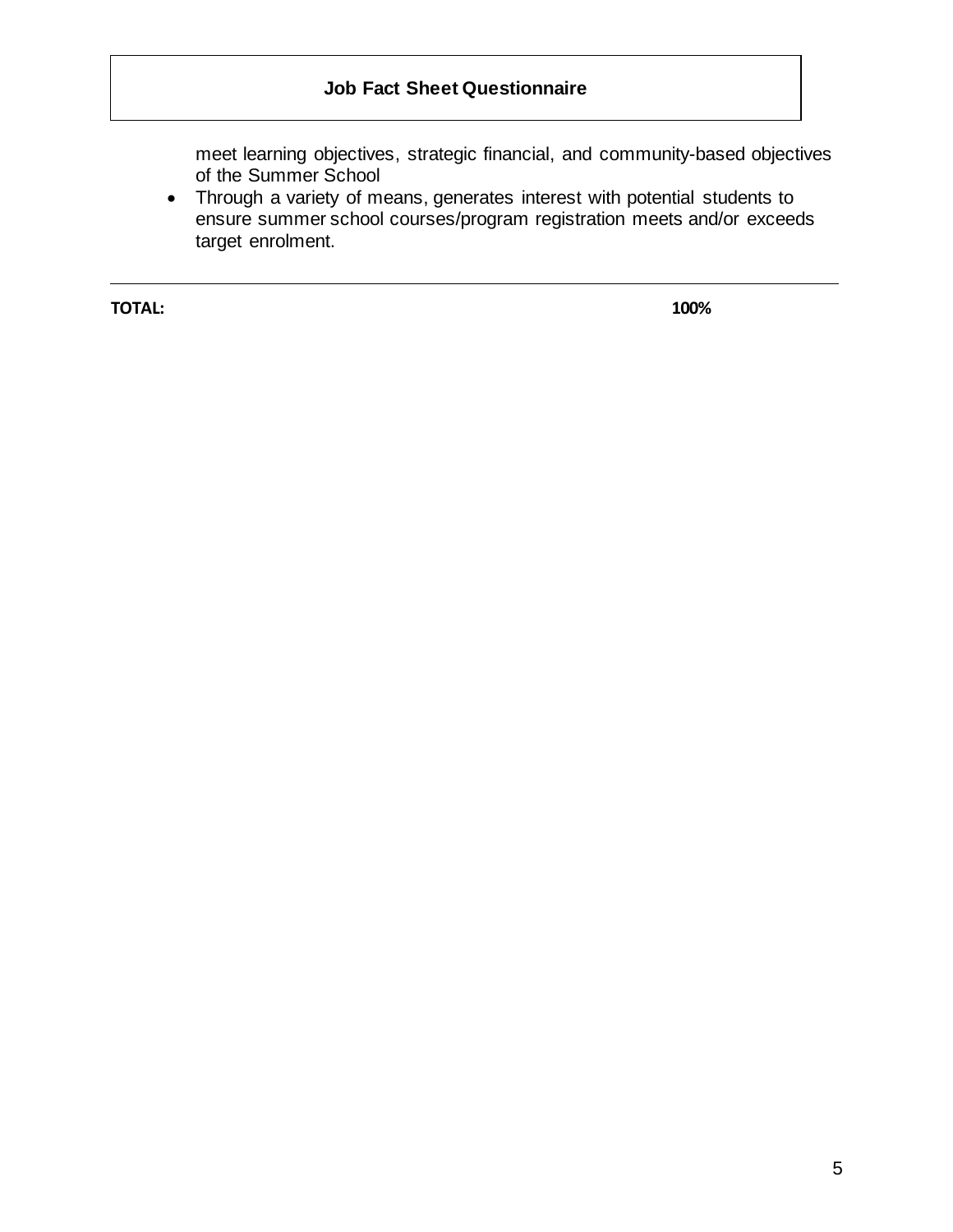### **1. COMPLEXITY – JUDGEMENT (DECISION MAKING)**

**Complexity** refers to the **variety** and **relative difficulty** of **comprehending** and **critically analyzing** the material, information, situations and/or processes upon which decisions are based.

**Judgement** refers to the **process** of identifying and reviewing the available options involved in decision making and then choosing the most appropriate option. Judgement involves the application of the knowledge and experience expected of an individual performing the position.

Provide up to **three examples** of the most important and difficult decisions that an incumbent is typically required to make.

Breakdown of major equipment related a specialized lab during a session in progress – must collaborate with relevant staff and faculty to assess options and make a decision that will best meet the needs of students.

Failure to meet enrolment targets – must determine feasibility of running the program with low enrolment and consider the impacts of cancelling the program intake.

Sudden staffing changes that need to be resolved quickly to meet the needs of students and the campus operations.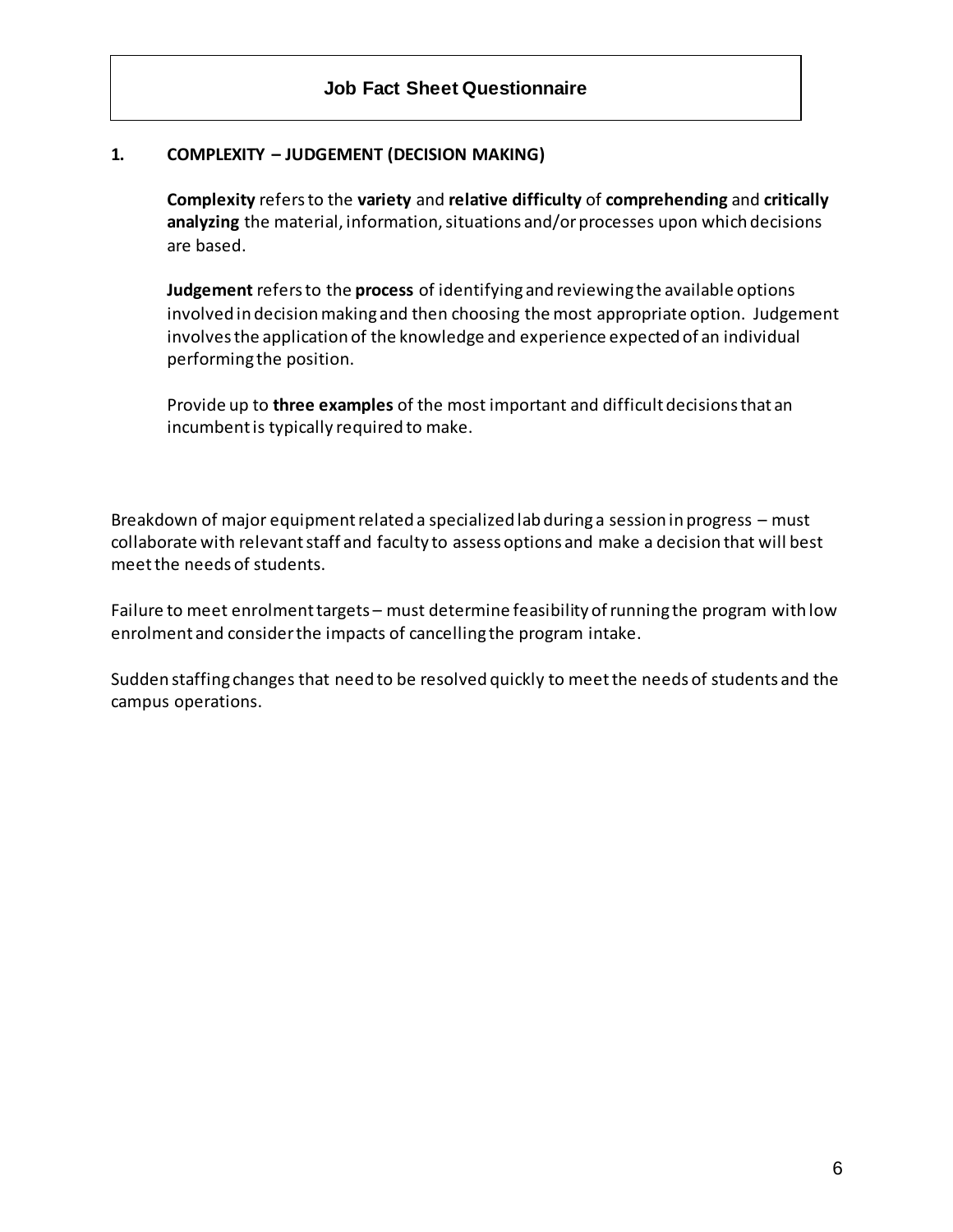## **2. EDUCATION (to be completed by the College)**

Education refers to the minimum level of formal education and/or the type of training or its equivalent that is required of an incumbent at the point of hire for the position. This may or may not match an incumbent's actual education or training.

### **Non-Post Secondary**

|   | <b>Partial Secondary School</b> |          | <b>Secondary School Completion</b> |
|---|---------------------------------|----------|------------------------------------|
|   | <b>Post Secondary</b>           |          |                                    |
|   | 1-Year Certificate              |          | 4-Year Degree                      |
|   | 2-Year Diploma                  |          | <b>Masters Degree</b>              |
| X | 3-Year Diploma/Degree           |          | Post Graduate Degree               |
|   | Professional Designation        |          | Specify: $\longrightarrow$         |
|   | Other                           | Specify: |                                    |

The College is to identify the minimum level of education and/or type of training or its equivalent that is required for the position based upon the College's recruitment standards.

Business Administration, Commerce, Fine Art/Design, and/or a related program.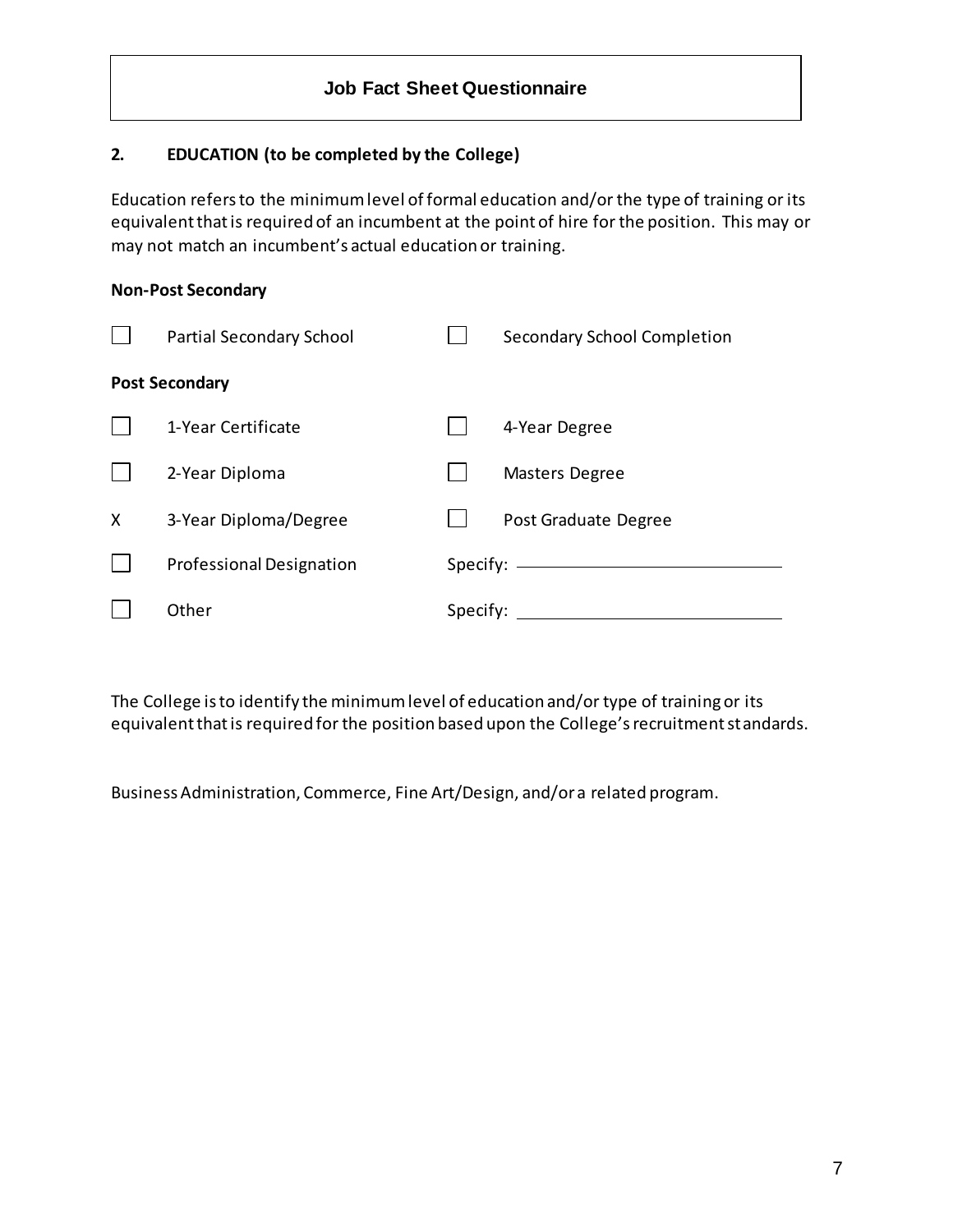Specify and describe any program specialty, certification, or professional designation necessary to fulfil the requirements of the position.

Specify and describe any special skills or type of training necessary to fulfil the requirements of the position (e.g. computer software, client service skills, conflict resolution, operating equipment)

## **3. EXPERIENCE**

Experience refers to the amount of **related, progressive** work experience required to obtain the essential techniques, skills, and abilities necessary to fulfil the requirements of the job at the point of hire into the position. This may or may not match the incumbent's actual amount of experience.

The College is to identify the minimum amount and type of experience appropriate for the position based upon the College's recruitment requirements.

Experience required at the point of hire. Up to and including:



Specify and describe any specialized type of work experience necessary to fulfil the requirements of the position.

Experience in operations management along with recent, practical work experience in developing educational/training opportunities ideally in an academic environment with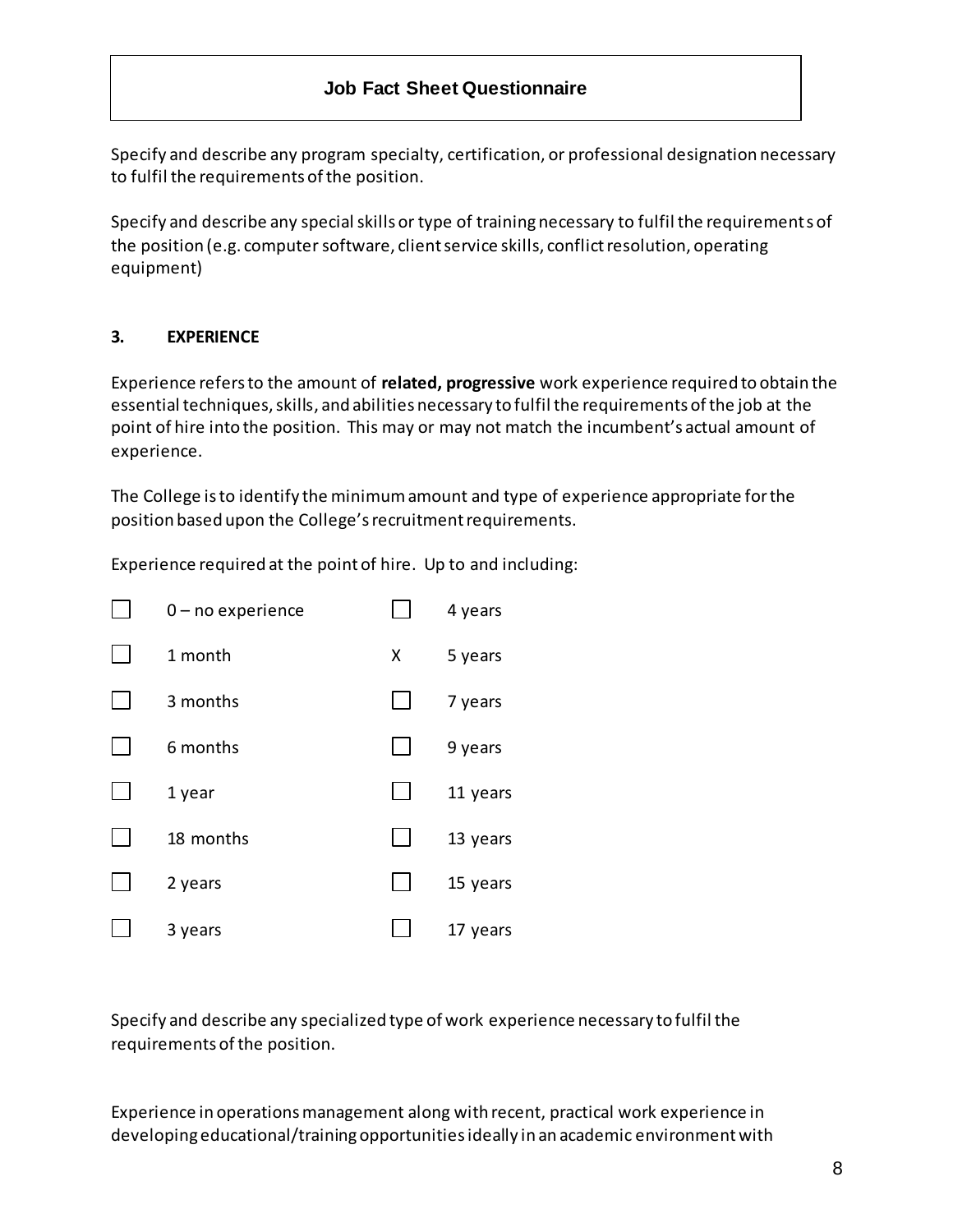students and faculty. Knowledge of learner needs and styles. Experience with art and/or design-based programming and curriculum development. Prior experience in budget development, monitoring, and management. Prior experience in project management.

Experience in staff supervisory responsibilities including recruitment, orientation, team development, goal setting/coaching, and performance-management.

Excellent customer service experience with superior communications and interpersonal skills, including experience in making professional presentations to internal/external audiences.

Sound judgment, effective problem-solving, and collaboration skills with the ability to assess customer/student needs.

Experience in working independently and interdependently with the ability to effectively prioritize own work and that of the staff team within a collaborative work environment.

# **4. INITIATIVE – INDEPENDENCE OF ACTION**

Initiative – Independence of action refers to the **amount of responsibility** inherent in a position and the **degree of freedom** that an incumbent has, to **initiate** or **take action** to complete the requirements of the position. An incumbent is required to foresee activities and decisions to be made, then take the appropriate action(s) to ensure successful outcomes. This factor recognizes the established levels of authority which may restrict the incumbent's ability to initiate or take action, e.g., obtaining direction or approval from a supervisor, reliance on established procedures/methods of operation or professional practices/standards, and/or builtin controls dictated by computer/management systems.

Briefly describe up to three typical job duties/types of decisions that the incumbent is required to perform using their initiative without first having to obtain direction or approval from a supervisor.

- Partnership and/or relationship development between the school and external employers, agencies, associations, etc.
- Perform annual support staff evaluations, PDF updates, and assist them to develop a PD plan that will benefit the operational needs of the campus, as well as personal development
- Resolving unanticipated operational issues during the busy credit-based delivery or the summer school period involving PRD, external equipment maintenance providers when needed for immediate course delivery.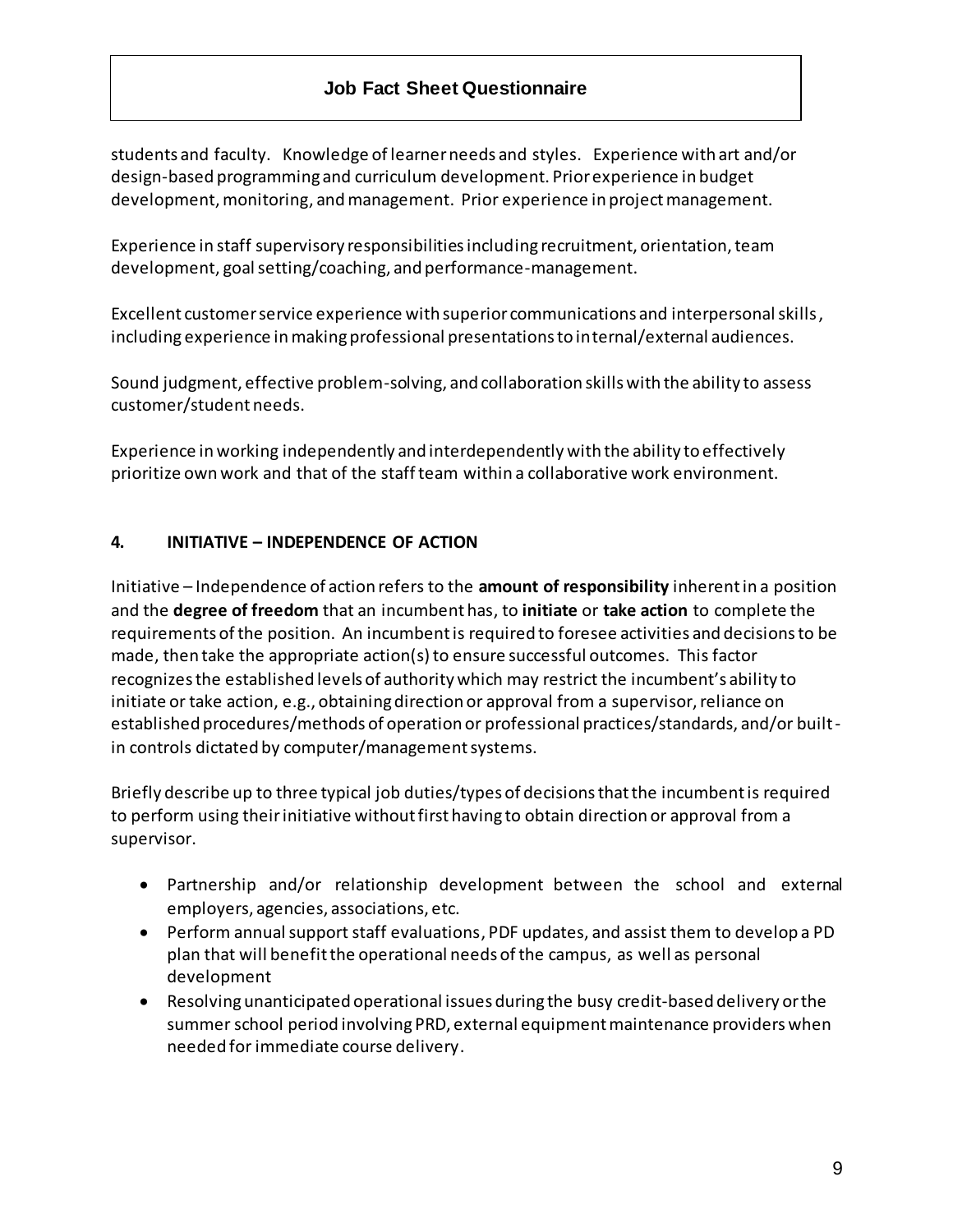Briefly describe up to three typical job duties/types of decisions that the incumbent is required to perform which required the direction or approval from a supervisor.

- Termination of an employee, full or part time
- Final confirmation on operational/facilities projects
- New program approval.

Give specific examples of guidelines, procedures, manuals (formal or informal), computer systems/programs that are used in performing job duties and in making decisions, e.g., Government regulations, professional or trade standards, College policies or procedures, department or program procedures, computerized/manual programs/systems and any other defined methods or procedures.

- Evolve systems
- College Strategic plan
- College policies and procedures
- Program development and review procedures
- Collective agreements and memoranda of understanding
- Administrative and contract employee terms and conditions
- Ministry of Training, Colleges and Universities directives, procedures, memos, etc.
- Advisory committee guidelines
- Various legislation including human rights, freedom of information, workplace safety, employment standards

## **5. POTENTIAL IMPACT OF DECISIONS**

Potential Impact of Decisions recognizes the **potential consequences** that **errors in judgement** made by an incumbent, despite due care, could have on the College. Usually, the higher the level of accountability inherent in a position, the greater the potential consequences there are on the College from errors in judgement.

Give up to three examples of the typical types of errors in judgement that an incumbent could make in performing the requirements of the position. Do not describe errors which could occur because of poor performance, or ones that are rare or extreme. Indicate the probable effects of those errors on the College, e.g., loss of reputation of program/College, waste of resources, financial losses, injury, property damage, effects on staff, students, clients or public.

• Failure to identify strategic and external factors affecting programs, resulting in declining enrolment, job placement rates, lack of program relevance, fiscal loss, and a declining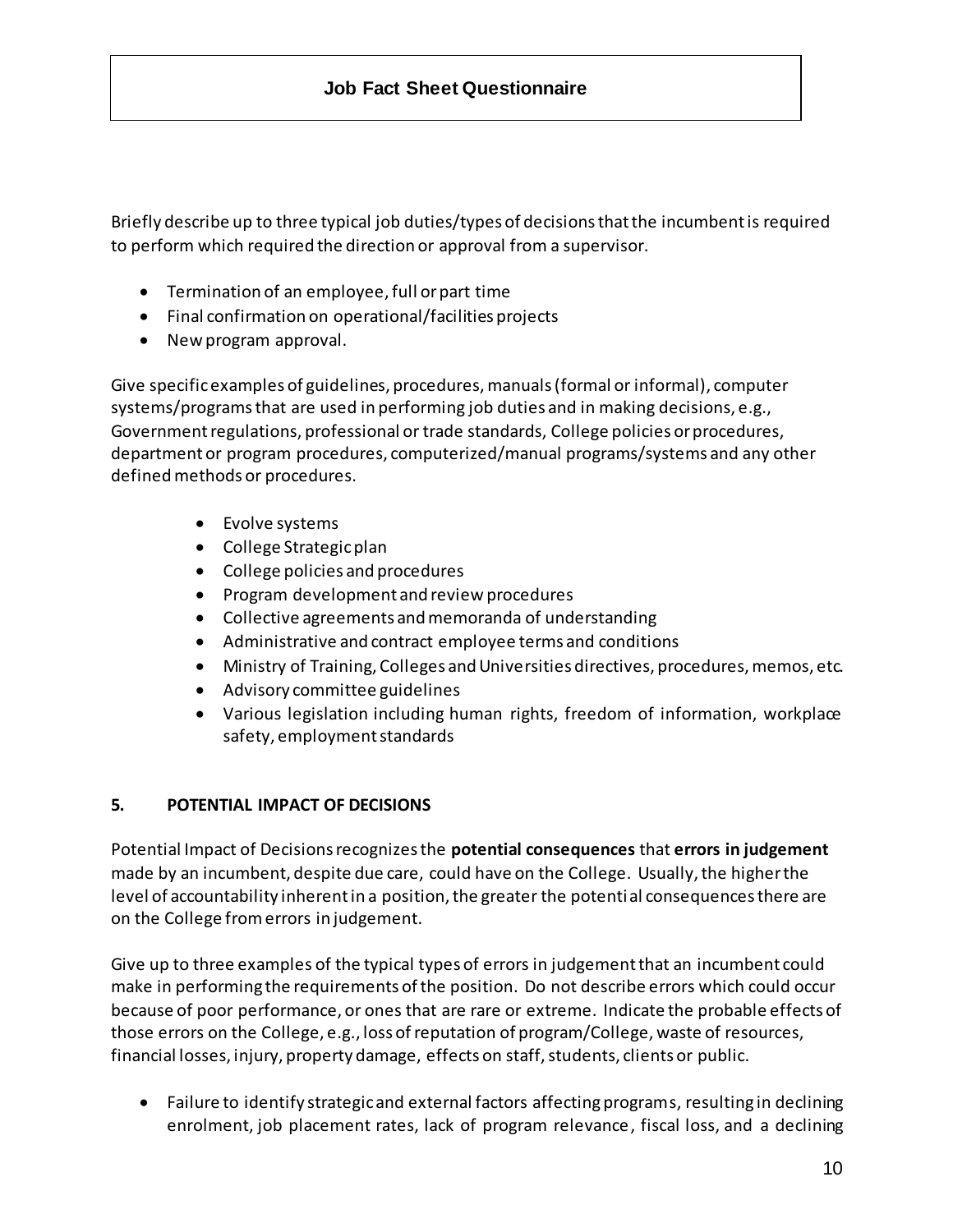reputation for the college

- Failing to follow due process in respecting individual rights and freedoms when handling student or staff complaints that could result in legal action against the college and individual employees
- Budget over-expenditure resulting in fiscal lossesforthe college.

## **6. CONTACTS AND WORKING RELATIONSHIPS**

Contacts and Working Relationships refers to the **types, importance** and **intended outcomes** of the contacts and working relationships required by an incumbent to perform the responsibilities of a position. It also measures the skill level required to be effective in dealing with contacts and being involved in working relationships. This factor does **not** focus on the level of the contact, but on the nature of the contact.

Indicate by job title, with whom an incumbent is required to interact to perform the duties and responsibilities of the positions. Describe the nature, purpose, and frequency of the interaction, e.g., exchanging information, teaching, conflict resolution, team consultation, counseling.

| <b>Contacts</b>                                                                    | Contacts by Job                                                                                                  | Nature and Purpose of                                                                                                                                                                    | <b>Frequency of</b> |                   |
|------------------------------------------------------------------------------------|------------------------------------------------------------------------------------------------------------------|------------------------------------------------------------------------------------------------------------------------------------------------------------------------------------------|---------------------|-------------------|
|                                                                                    | <b>Title</b>                                                                                                     | <b>Contact</b>                                                                                                                                                                           | <b>Contact</b>      |                   |
| Internal to the<br>College, e.g.,<br>students, staff,<br>management,<br>colleagues | Dean, Chair,<br><b>VPAE, Facilities</b><br>Managers,<br>Health and<br>Safety Officers,<br>and Service<br>Leaders | Position requires the skill to<br>work well with all levels of<br>facilities, academic and<br>student services teams, and<br>senior college leadership.                                  | Occasio<br>nal      | Freque<br>nt<br>X |
|                                                                                    | Faculty                                                                                                          | Position requires the skill to<br>problem-solve operational<br>matters related to the HSAD<br>programming and requires<br>exceptional interpersonal<br>and team communication<br>skills. |                     | X                 |
|                                                                                    | Support staff                                                                                                    | The incumbent is<br>responsible for leading and<br>overseeing all HSAD support<br>staff and PT Summer School<br>faculty.                                                                 |                     | X                 |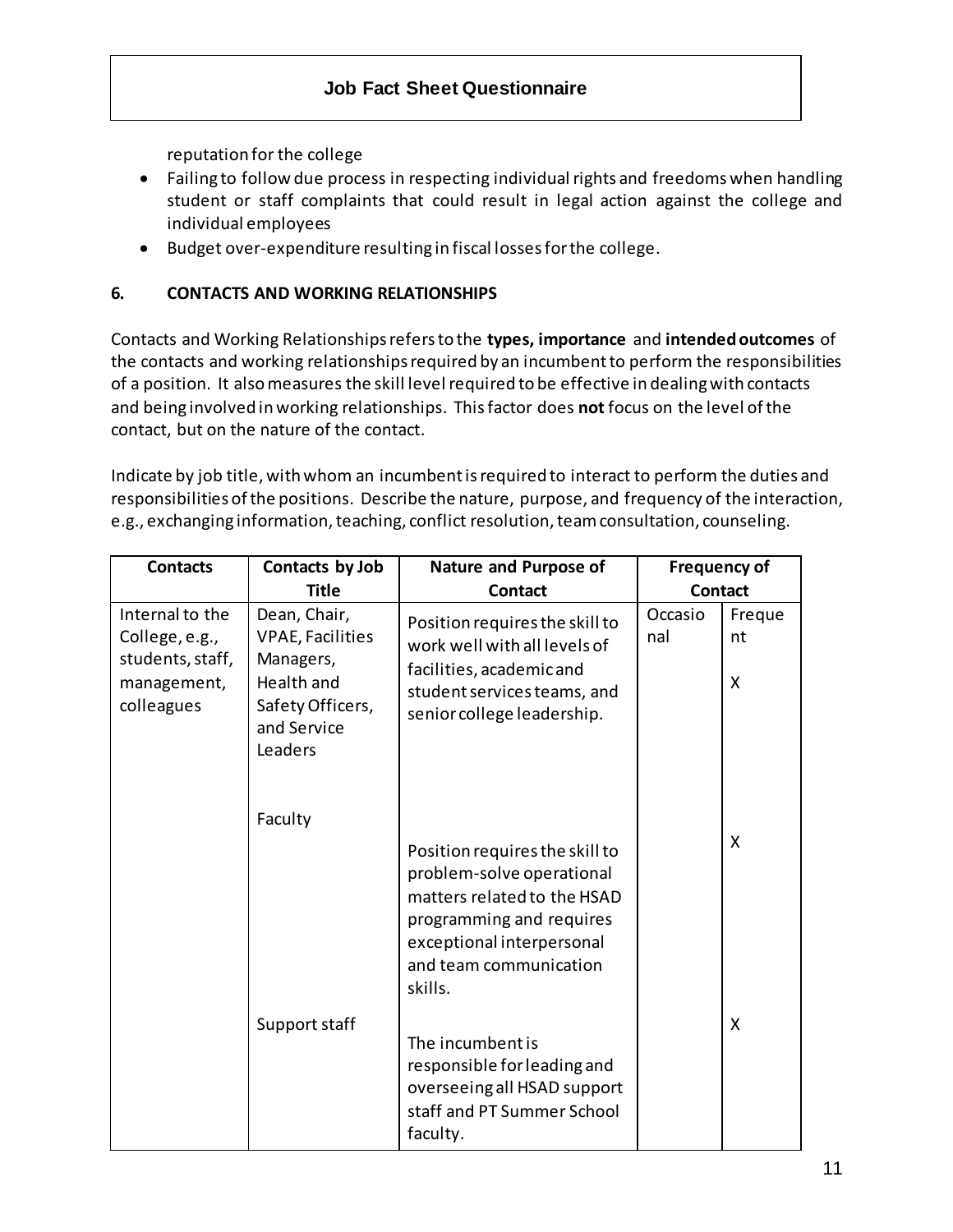| External to the<br>College, e.g.,<br>business and<br>industry<br>representatives<br>, suppliers,<br>advisory<br>committee | Community<br>partners        | Responsible for cultivating<br>and maintaining<br>relationships with<br>community partners to<br>benefit the campus,<br>students, and the college's<br>strategic plan | X      |  |
|---------------------------------------------------------------------------------------------------------------------------|------------------------------|-----------------------------------------------------------------------------------------------------------------------------------------------------------------------|--------|--|
| members, staff<br>at other<br>colleges,<br>government<br>officials, and<br>general public.                                | Contractors and<br>suppliers | Position is required to liaise<br>with contractors and<br>suppliers, as required for<br>campus projects and<br>facilities initiatives                                 | X<br>X |  |

|              | $\vert$ Occasional (O) Contacts are made once in a while over a period of time. |
|--------------|---------------------------------------------------------------------------------|
| Frequent (F) | Contacts are made repeatedly and often over a period of time                    |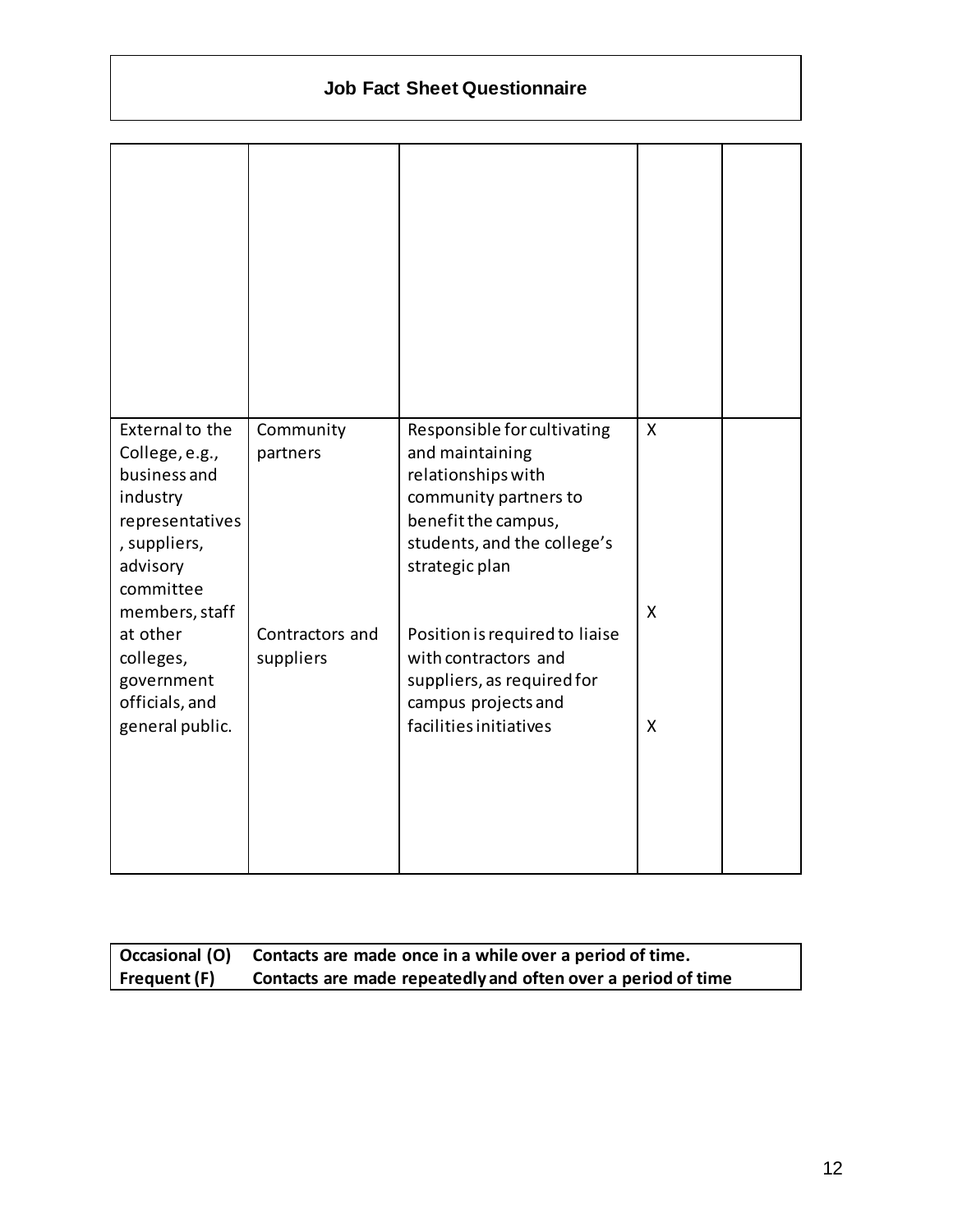# **7a. CHARACTER OF SUPERVISION/FUNCTIONAL GUIDANCE**

| Character of Supervision identifies the degree and type of supervisory responsibility in<br>a position, or the nature of functional/program supervision, technical direction or advice<br>involved in staff relationships.<br>(v) Check the applicable box(es) to describe the type of supervisory responsibility<br>required by an incumbent in the position: |
|----------------------------------------------------------------------------------------------------------------------------------------------------------------------------------------------------------------------------------------------------------------------------------------------------------------------------------------------------------------|
| Not responsible for supervising or providing guidance to anyone.                                                                                                                                                                                                                                                                                               |
| Provides technical and/or functional guidance to staff and/or students.                                                                                                                                                                                                                                                                                        |
| Instructs students and supervises various learning environments.                                                                                                                                                                                                                                                                                               |
| Assigns and checks work of others doing similar work.                                                                                                                                                                                                                                                                                                          |
| Supervises a work group. Assigns work to be done, methods to be used, and is<br>responsible for the work performed by the group.                                                                                                                                                                                                                               |
| $\Box$ XX<br>Manages the staff and operations of a program area/department.*                                                                                                                                                                                                                                                                                   |
| Manages the staff and operations of a division/major department.*                                                                                                                                                                                                                                                                                              |
| Manages the staff and operations of several divisions/major departments.*                                                                                                                                                                                                                                                                                      |
| Acts as a consultant to College senior management.                                                                                                                                                                                                                                                                                                             |
| Other e.g., counseling, coaching. Please specify:                                                                                                                                                                                                                                                                                                              |
|                                                                                                                                                                                                                                                                                                                                                                |
| * Includes management responsibilities for hiring, assignment of duties and work to<br>be performed, performance management, and recommending the termination of<br>staff.                                                                                                                                                                                     |
| Specify staff (by title) or groups who are supervised/given functional guidance by an<br>incumbent.                                                                                                                                                                                                                                                            |
|                                                                                                                                                                                                                                                                                                                                                                |
|                                                                                                                                                                                                                                                                                                                                                                |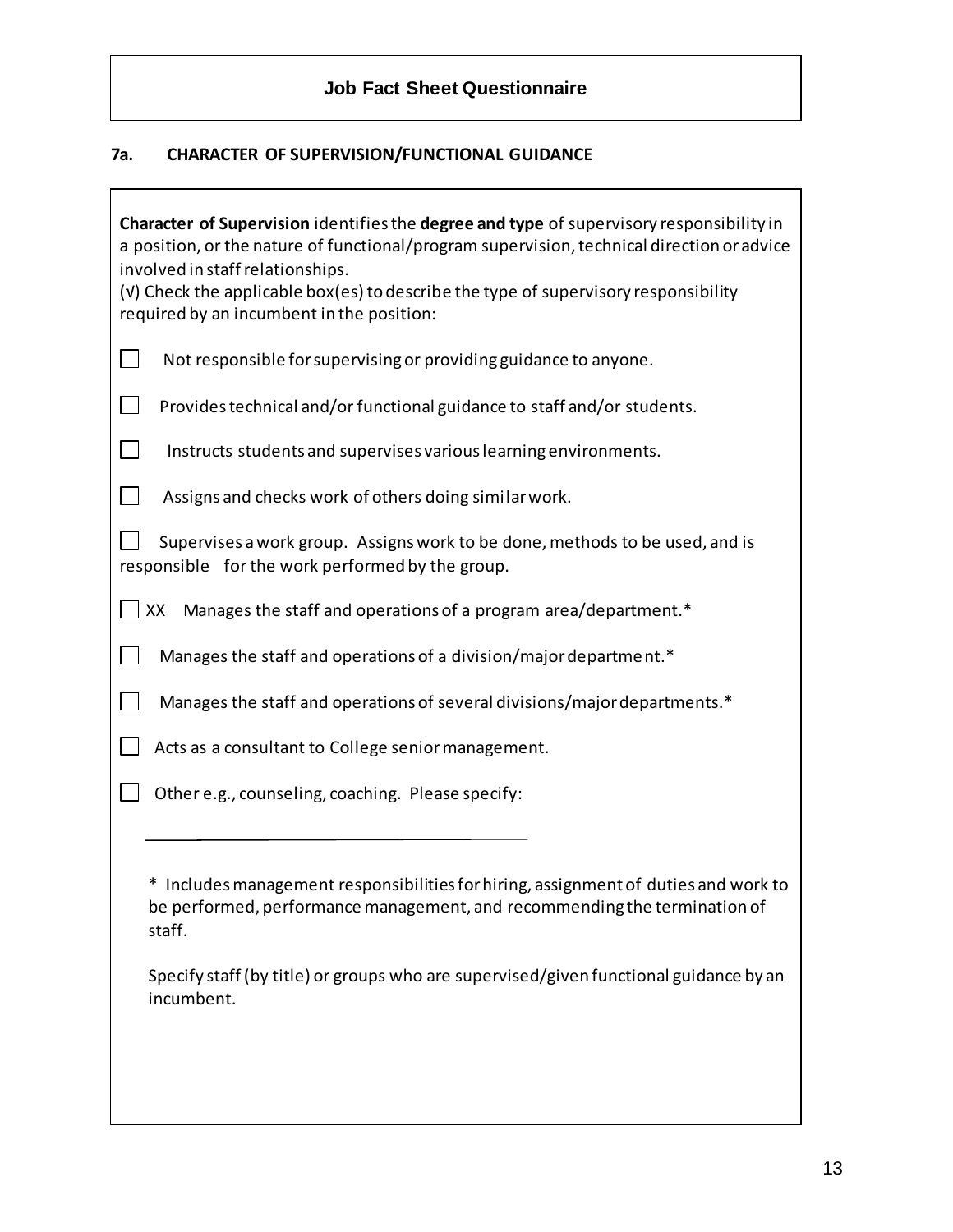## **7b. SPAN OF CONTROL**

Span of Control is complementary to Character of Supervision/Functional Guidance. Span of Control refers to the total number of staff for which the position has supervisory responsibility, (i.e., subordinates, plus all staff reporting to these subordinates).

Enter the total number of full-time and full-time equivalent staff reporting through to the position. Also identify the number of staff for whom the position has indirect responsibility (contract for service), if applicable.

| <b>Type of Staff</b>       | <b>Number of Staff</b>                                                                                                                                                                                                                                   |
|----------------------------|----------------------------------------------------------------------------------------------------------------------------------------------------------------------------------------------------------------------------------------------------------|
| <b>Full-Time Staff</b>     | 6                                                                                                                                                                                                                                                        |
| Non Full-Time Staff (FTE)* | 2 RPT (24 hours per week) = $1.4$<br><b>FTE</b><br>Non-post-secondary-secondary<br>temporary PT summer<br>school/continuing education<br>faculty (teaching 200+ courses<br>@ approximately 30 hours per<br>week per course taught) = $3.4$<br><b>FTE</b> |
| Contract for Service**     | O                                                                                                                                                                                                                                                        |
| Total:                     | 10.8                                                                                                                                                                                                                                                     |

## **\* Full-Time Equivalency (FTE) conversions for non-full-time staff are as follows:**

### **Academic Staff**

Identify the total average annual teaching hours taught by all non-full-time teachers (part-time, partial load and sessional) for which the position is accountable and divide by 648 hours for post-secondary teachers and 760 hours for non-post-secondary teachers.

### **Support Staff**

Identify the total average annual hours worked by part-time support staff for which the position is accountable and divide by 1820 hours.

### **Administrative Staff**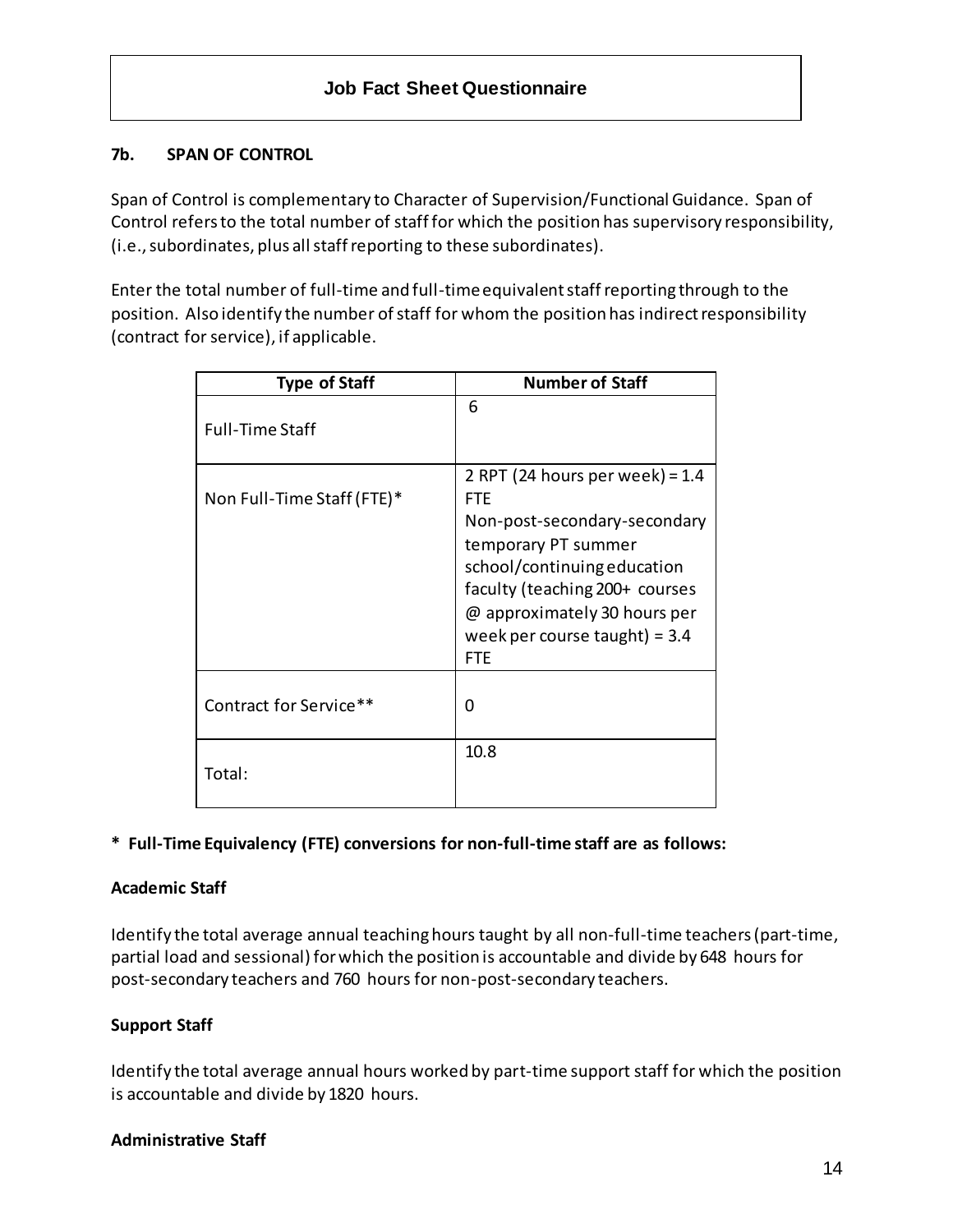Identify the total average annual hours worked by non-full-time administrative staff for which the position is accountable and divide by 1820 hours.

## **\*\* Contract for Services**

When considering "contracts for services", review the nature of the contractual arrangements to determine the degree of "supervisory" responsibility the position has for contract employees. This could range from "no credit for supervising staff" when the contracting company takes full responsibility for all staffing issues to "prorated credit for supervising staff" when the position is required to handle the initial step(s) when contract staffing issues arise.

## **8. PHYSICAL AND SENSORY DEMANDS**

**Physical/Sensory Demands** considers the **degree** and **severity** of exertion associated with the position. The factor considers the intensity and severity of the physical effort rather than the strength or energy needed to perform the task. It also considers the sensory attention required by the job as well as the frequency of that effort and the length of time spent on tasks that cause sensory fatigue.

Identify the types of physical and/or sensory demands that are required by an incumbent. Indicate the frequency of the physical demands as well as the frequency and duration of the sensory demands. Use the frequency and duration definitions following the tables to assist with the descriptions.

## **PHYSICAL DEMANDS**

Describe the types of activities and provide examples that demonstrate the physical effort that is required in the position on a regular basis, i.e., sitting, standing, walking, climbing, lifting and/or carrying light, medium or heavy objects, pushing pulling, working in an awkward position or maintaining one position for a long period of time.

| <b>Types of Activities</b>                                 | <b>Frequency</b> (note definitions below) |          |              |          |            |
|------------------------------------------------------------|-------------------------------------------|----------|--------------|----------|------------|
| that Demonstrate<br><b>Physical Effort</b><br>Required     | Occasional                                | Moderate | Considerable | Extended | Continuous |
|                                                            |                                           |          | X            |          |            |
| Prolonged sitting in<br>meetings where large<br>amounts of |                                           |          |              |          |            |
| information is<br>provided and                             |                                           |          |              |          |            |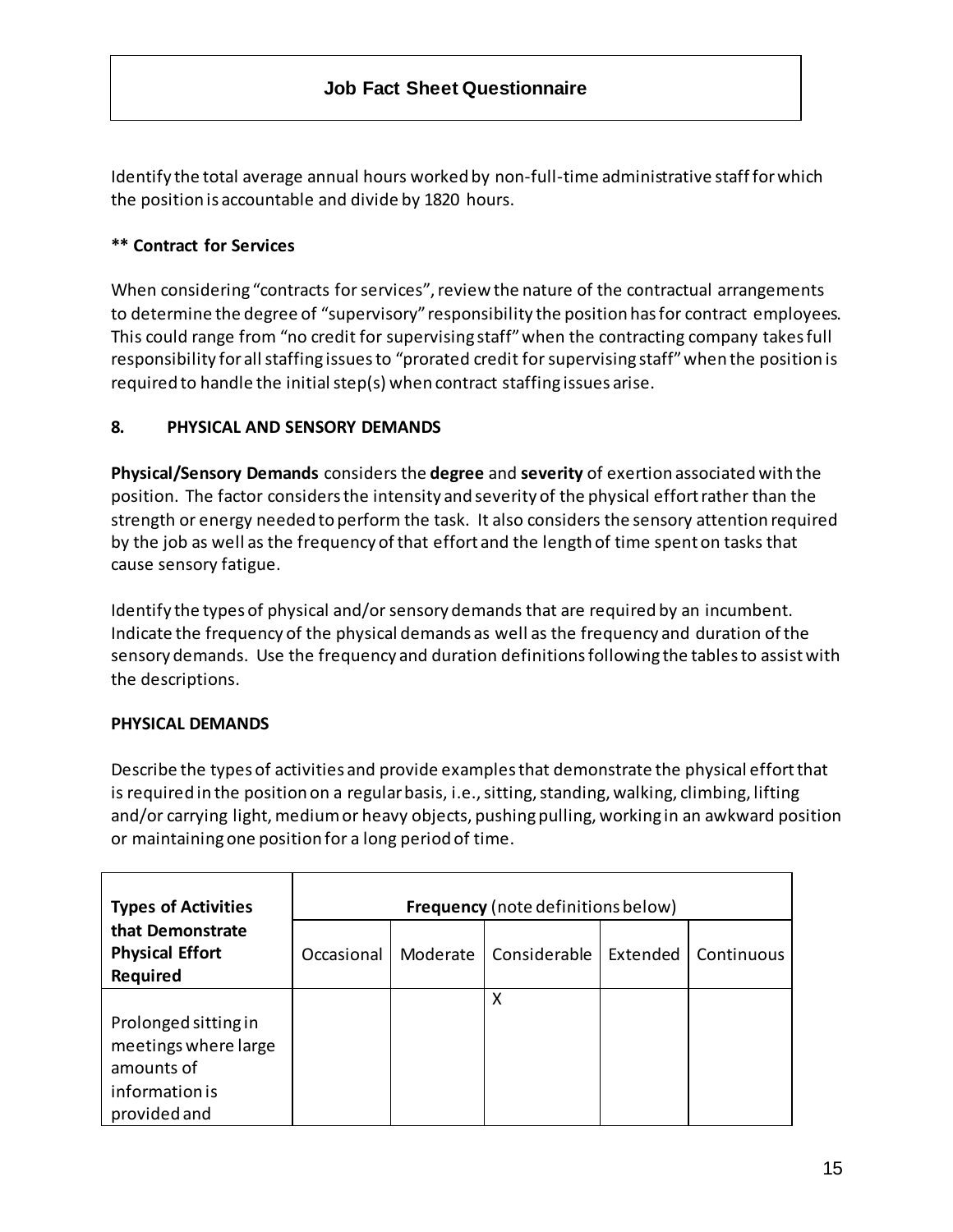| synthesized to make<br>critical decisions |  |  |  |
|-------------------------------------------|--|--|--|
|                                           |  |  |  |

#### **SENSORY DEMANDS**

Describe the types of activities and provide examples that demonstrate the sensory effort that is required in the position on a concentrated basis, i.e., reading information/data without interruption, inputting data, report writing, operating a computer or calculator, fine electrical or mechanical work, taking minutes of meetings, counseling, tasting, smelling etc.

|                                 |         | Frequency (note definitions below) |           |        |         | <b>Duration</b> |
|---------------------------------|---------|------------------------------------|-----------|--------|---------|-----------------|
| <b>Types of Activities that</b> |         |                                    |           |        |         | Short           |
| <b>Demonstrate Sensory</b>      | Occasio | Moder                              | Considera | Extend | Continu | Intermedi       |
| <b>Effort Required</b>          | nal     | ate                                | ble       | ed     | ous     | ate or          |
|                                 |         |                                    |           |        |         | Long            |
| Analyzing                       |         |                                    | X         |        |         | L               |
| information/data/reports/p      |         |                                    |           |        |         |                 |
| roposals                        |         |                                    |           |        |         |                 |
|                                 |         |                                    |           |        |         |                 |
| Counselling/mediating           |         |                                    |           | X      |         |                 |
| employees-considerable          |         |                                    |           |        |         |                 |
| tact, diplomacy and self-       |         |                                    |           |        |         |                 |
| control is needed to deal       |         |                                    |           |        |         |                 |
| with a range of                 |         |                                    |           |        |         |                 |
| interpersonal and team          |         |                                    |           |        |         |                 |
| dynamic issues.                 |         |                                    |           |        |         |                 |
|                                 |         |                                    |           |        | X       |                 |
| Operating a computer            |         |                                    |           |        |         |                 |
| Participating in community      |         | X                                  |           |        |         | L               |
| and partnership meetings        |         |                                    |           |        |         |                 |
| that require focused            |         |                                    |           |        |         |                 |
| attention and strategic         |         |                                    |           |        |         |                 |
| alignment with                  |         |                                    |           |        |         |                 |
| college/campus plans            |         |                                    |           |        |         |                 |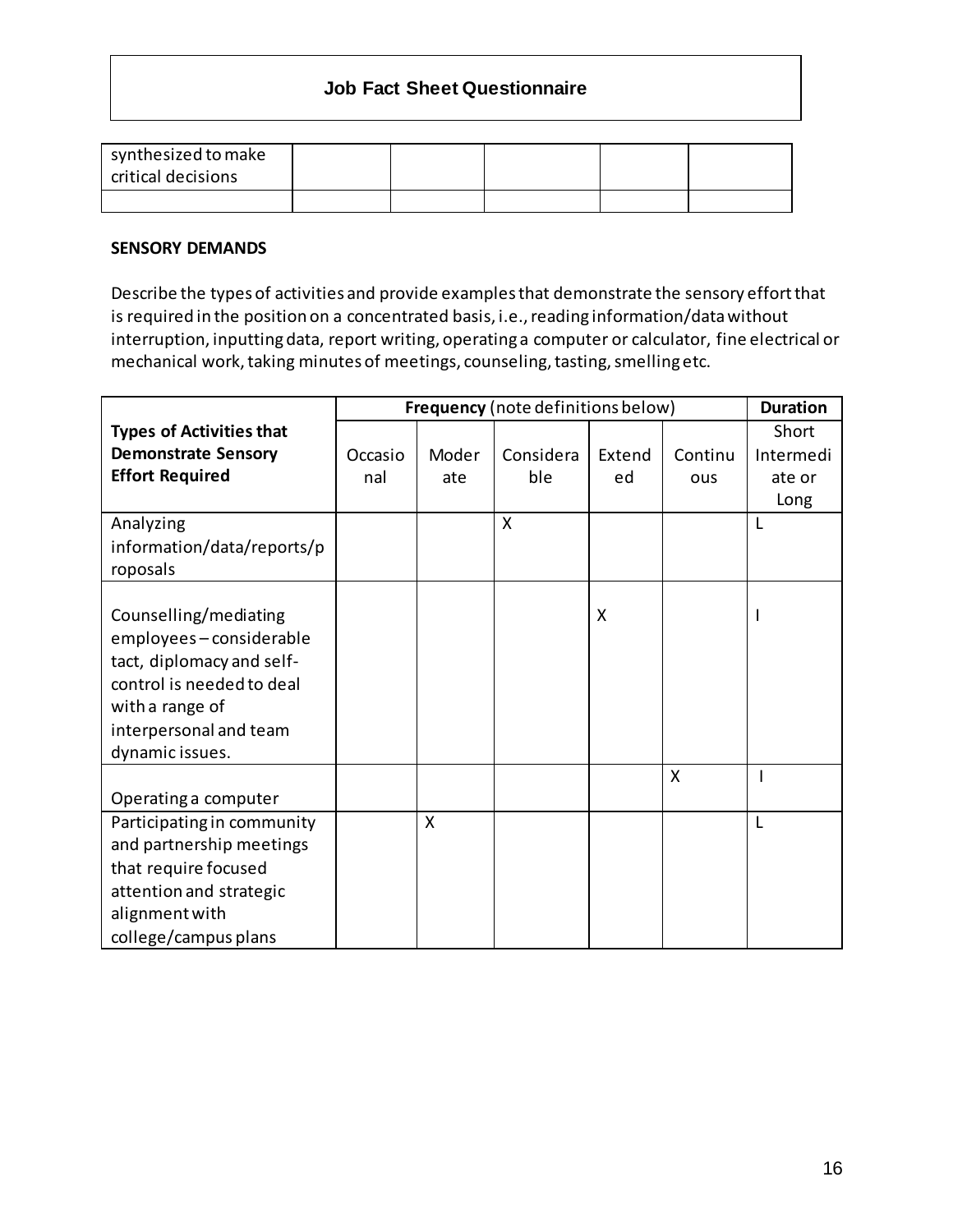### **FREQUENCY:**

| Occasional:   | Occurs once in a while, sporadically.                                                                |
|---------------|------------------------------------------------------------------------------------------------------|
| Moderate:     | Occurs on a regular, ongoing basis for up to a quarter of the work<br>period.                        |
| Considerable: | Occurs on a regular, ongoing basis for up to a half of the work period.                              |
| Extended:     | Occurs on a regular, ongoing basis for up to three-quarters of the work<br>period.                   |
| Continuous:   | Occurs on a regular, ongoing basis throughout the entire work period<br>except for regulated breaks. |

#### **DURATION:**

| Short:        | Up to one hour at a time without the opportunity to change to another<br>task or take a break.                         |
|---------------|------------------------------------------------------------------------------------------------------------------------|
| Intermediate: | More than one hour and up to two hours at a time without the<br>opportunity to change to another task or take a break. |
| Long:         | More than two hours at a time without the opportunity to change to<br>another task or take a break.                    |

### **9. WORKING CONDITIONS**

**Working conditions** considers the frequency and type of exposure to undesirable, disagreeable environmental conditions, or hazards, under which the work is performed.

Describe any unpleasant environmental conditions and work hazards that the incumbent is exposed to during the performance of the job.

#### **Environment**

Describe the types of activities and provide examples that demonstrate exposure to unpleasant environmental conditions in the day-to-day activities that are required in the job on a regular basis, e.g., exposure to dirt, chemical substances, grease, extreme temperatures, odours, noise, travel, verbal abuse, body fluid, etc. Indicate the activity as well as the frequency of exposure to undesirable working conditions.

| Types of Activities that Involve Job Related<br><b>Unpleasant Environmental Conditions</b> | <b>Frequency</b> (note definitions below) |  |                       |
|--------------------------------------------------------------------------------------------|-------------------------------------------|--|-----------------------|
|                                                                                            | Occasional                                |  | Frequent   Continuous |